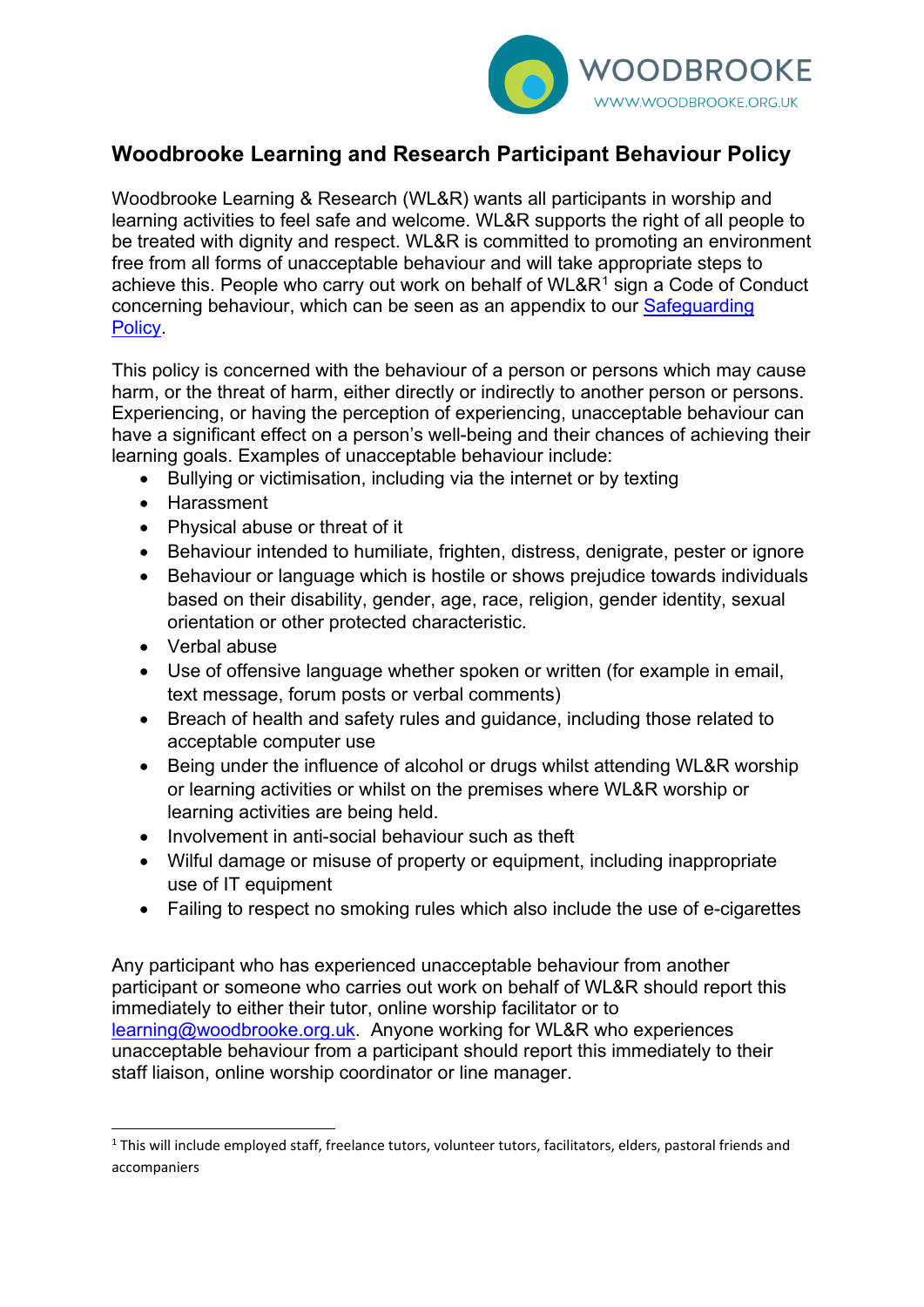## **Procedure**

It is acknowledged that many WL&R worship and learning activities are by their nature short and that if a participant does not adhere to this policy the activity may have finished before they can be called to the kind of meeting described in Stage 2. However, the purpose of this policy is to ensure guidelines are in place to enable all participants, volunteers and staff in any worship and learning activity to be treated with respect. It should be noted that regardless of the length of the learning or worship activity WL&R can move straight to Stage 3 of the process if the unacceptable behaviour is of a serious nature.

The procedures that will be followed in relation to participants are as follows:

### **Informal procedure**

Someone working on behalf of WL&R may need to challenge unacceptable language or behavior in a activity, session or Meeting for Worship. They should try and discuss minor matters of concern with a participant and agree appropriate action. This may necessitate arranging a conversation in a break out room during or after an online learning session or time of worship. They must ensure their staff liaison or online worship coordinator is kept informed about any informal discussions regarding a participant's behaviour.

### **Formal procedure**

If a participant refuses to participate in an informal discussion, there are further causes for concern or further incidents the person working on behalf of WL&R must contact their staff liaison or coordinator who will instigate a formal discussion with the participant. A written record (minutes) must be kept and the minutes of the meeting given to the participant and any staff (including volunteer staff) involved.

**Stage 1** In the event of unacceptable behaviour, as defined above, the relevant staff liaison or online worship coordinator will meet with the participant to discuss the nature of the problem. An agreement about acceptable behaviour and a review date will be agreed. If everything has gone well by the review date, and the participant is committed to maintaining standards, the matter will be considered to be resolved.

**Stage 2** If the matter is not resolved following this process a follow up meeting will be arranged between the participant, the staff liaison or online coordinator and a member of the WL&R management team and the participant may bring a friend for support if they wish. The meeting will identify and agree actions to enable the participant to continue to attend worship or learning and research activities, including any support required. A review date will be agreed and, if all goes well thereafter, that will be the end of the matter.

**Stage 3** This stage will be applied if Stage 2 has not resolved the problem or the unacceptable behaviour, or allegation of unacceptable behaviour, is of a particularly serious nature or is a repeat of a previous offence. The participant will be temporarily suspended from online worship and/or learning and research activities and invited to attend a panel comprising the Head of Learning or their Deputy, a Member of the Woodbrooke Learning and Research Committee and others as appropriate. The allegations and evidence will be reviewed and the participant asked to comment and